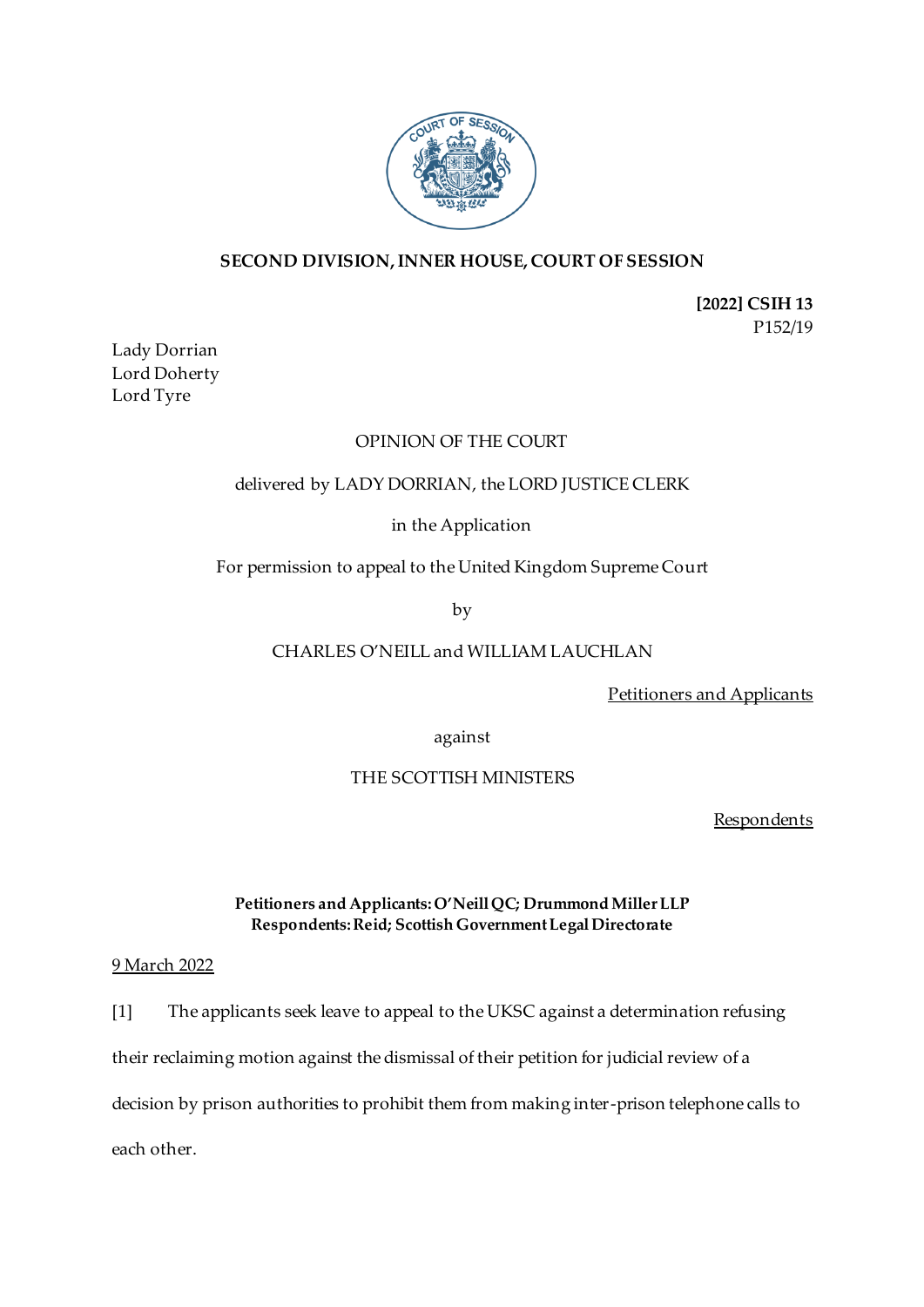[2] The petition was dismissed on the basis that it was out of time and that there was no equitable basis for allowing the case to proceed. That decision was upheld in the Inner House. It is worth noting the following:

1. The petition averred that "the date on which the grounds giving rise to the petition first arose was 15th November, 2018."

2. There is a plea-in-law as follows:

"The Petition having been raised within the time limit set out in Section  $27A(1)(a)$  of the Court of Session Act 1988 should be permitted to proceed."

3. It averred, in answer to the respondents' time bar averments, that:

"*Esto* the facts and circumstances giving rise to this Petition arose more than three months before its presentation it is equitable to permit it to proceed".

This is a clear reference to section 27A(1)(b) of the Court of Session Act 1988. There was no plea-in-law in relation to this.

[3] In the hearing before the Lord Ordinary the petitioners submitted that as long as the current state of affairs persisted there was a continuing breach of the petitioners' rights and thus no time-bar date could arise. The Lord Ordinary rejected that argument and held that the relevant date was 17 August 2018. A further argument was that the issue of time-bar did not arise during a period when one of the petitioners was pursuing a complaint to the Scottish Prison Services Ombudsman. The final argument was the equitable one.

[4] In the reclaiming motion the grounds of appeal were that the Lord Ordinary should have concluded that the proceedings were not time-barred under section 27A; that the timebar did not commence until the SPSO complaint was disposed of; and that it was equitable under section 27A(1)(b) to allow the petition to proceed. Moreover, counsel made it clear that he was not seeking to introduce without notice or leave anything in the nature of a devolution issue or a compatibility issue.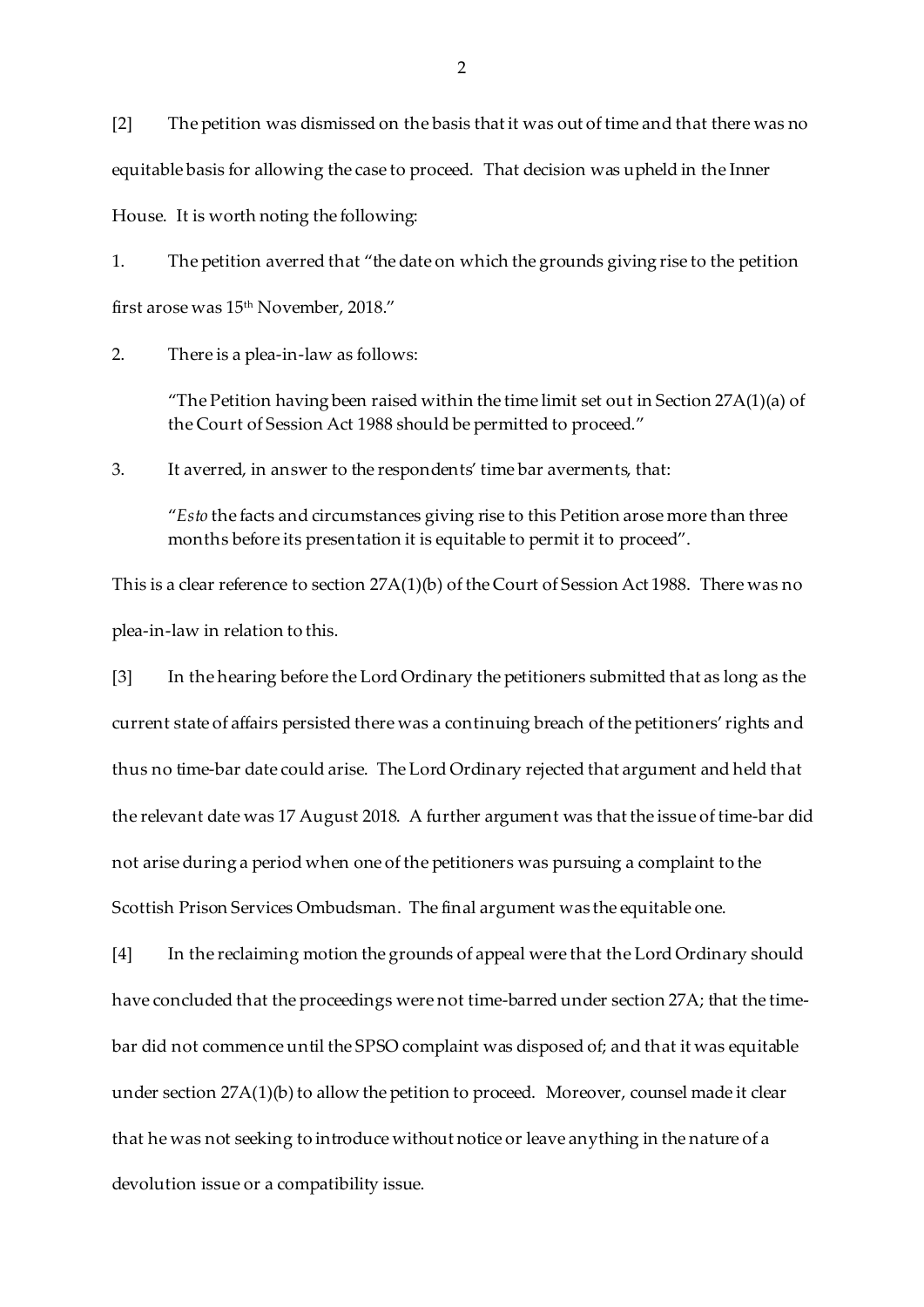[5] It is more than a little surprising therefore to find in the application for leave (which is remarkable for its prolixity) proposed grounds of appeal which are not only entirely new but which contradict the position hitherto maintained by the petitioners.

[6] The first proposed ground is that the time-bar under section 27A had no application, and that the relevant time-bar was the period of 1 year provided for in section 100(3A) and (3B) of the Scotland Act 1998. The core of this submission is that although section 100(3B) provides that the time-bar specified therein is "subject to any rule imposing a stricter time limit in relation to the procedure in question", section 27A is not such a rule. This is because (section 100(3E)) "rule" for this purpose has the same meaning as in section 7(5) of the Human Rights Act 1998. It was contended that the definition of "rules" in section 7(9) of that Act defines the word "rule" where it occurs in section 7(5). It followed that "rule" in section 7(5) means only a rule made by the Secretary of State for Scotland, and not any other rule.

[7] Despite submissions to the contrary for the reclaimers, this ground of appeal effectively proposes a root and branch challenge to the reach of section 27A in relation to any matter which is claimed to fall within the Scotland Act 1998, section 100(3A). It is too late to raise such a fundamental question when the application proceeded at first instance and on appeal expressly on the basis that the question of time-bar was governed by section 27A. It is not appropriate for such a question to be addressed for the first time at Supreme Court level.

[8] In any event, we do not consider that the ground is arguable. In our opinion, on a proper construction of section 7 of the Human Rights Act 1998 the term "rules" in section 7(9) is a reference to the use of that term in section 7(2). It concerns the making of rules to determine the appropriate court or tribunal for the purposes of section 7(1)(a). The

3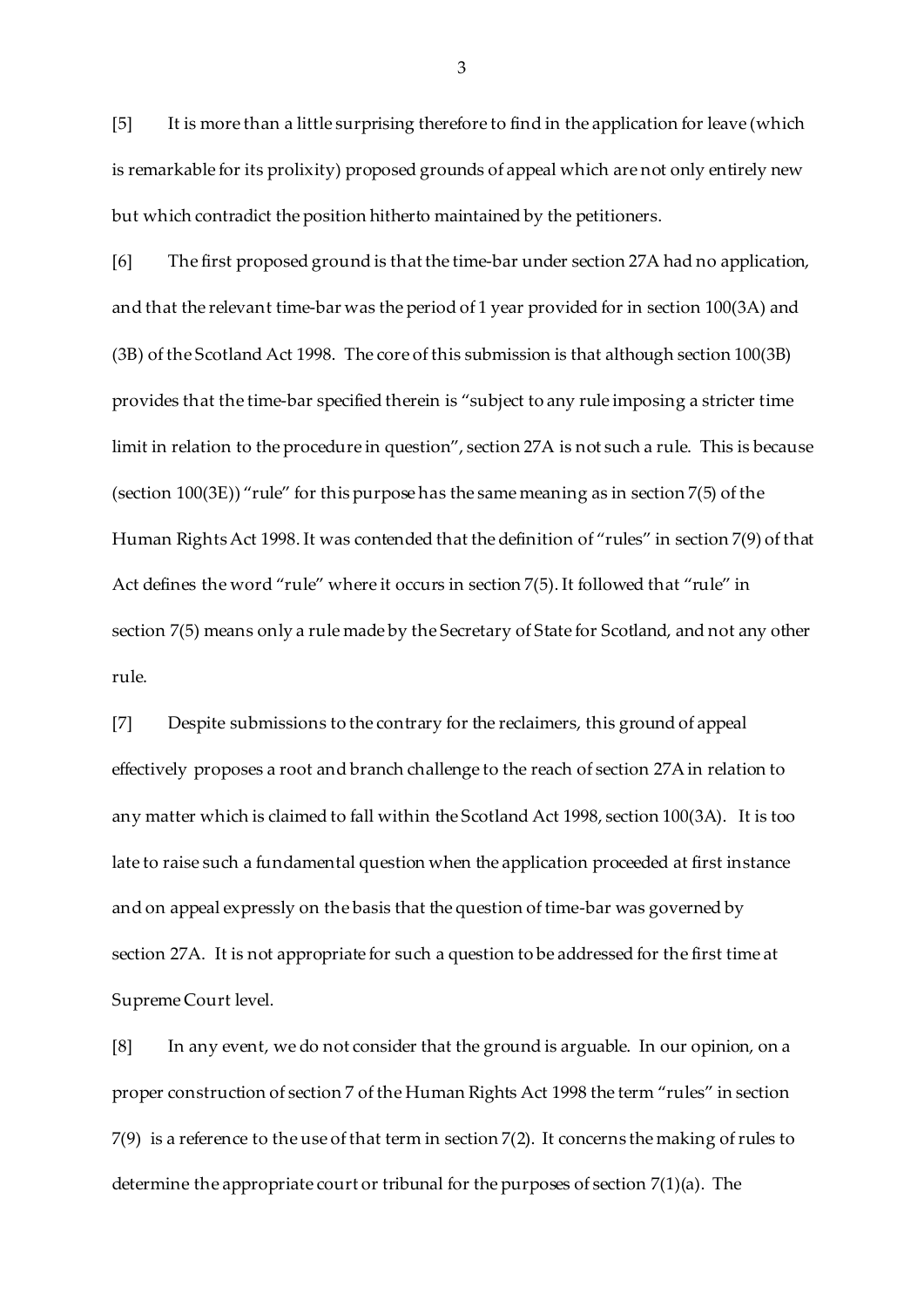definition of "rules" in section 7(9) does not define the meaning of "rule" in section 7(5). The word "rule" in section 7(5) has its ordinary meaning. It is not limited to rules made by the Secretary of State. The word "rule" in section 100(3B) of the Scotland Act 1998 has the same ordinary meaning as the word "rule" in section 7(5) of the Human Rights Act 1998 (section 100(3E) of the Scotland Act 1998). That meaning is wide enough to include the judicial review time limits contained within section 27A of the Court of Session Act 1988.

[9] Even if we had considered the ground to be arguable, we would have refused permission on the basis that, given the manner in which the point has been introduced and the resultant lack of any opportunity for the Lord Ordinary or the Inner House to examine it and provide their considered views, it is not a point which requires to be considered at this time by the UK Supreme Court.

[10] The second proposed ground is an *esto* submission based on the invalid proposition that there are two separate and competing time-bar regimes. No arguable case has been made out that there is a conflict between section 100(3B) and section 27A. For the reasons already stated, no question of *vires* arises because section 27A does not bear to amend the Scotland Act 1998. Nor is there a conflict which requires section 27A to be "read down" to exclude matters falling within sections 100(3A) and 100(3B) from its scope. The ground is not arguable.

[11] The third proposed ground is a somewhat confused submission which seems to be a repetition of ground 1, allied to an argument that the time-bar cannot apply where there was a continuing act (which is in fact ground 4) and an "effective rights of access" argument which has no arguable foundation. This aspect of the application ignores the inconvenient fact that the court held that there was no continuing act. None of this ground is arguable.

4